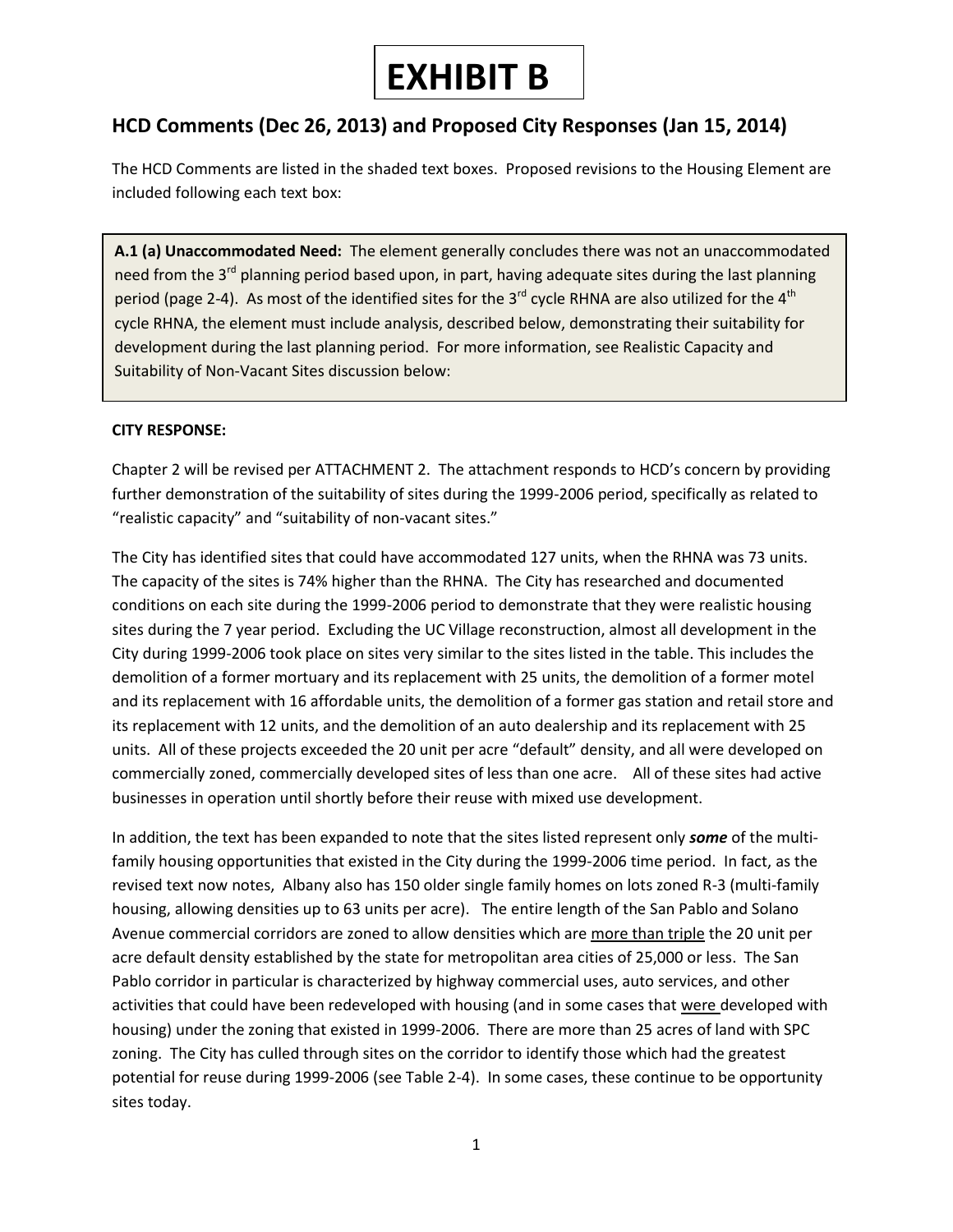Regarding the suitability of the sites listed in Table 2-4, the City has conducted archival research on each site to document the fact that these sites were viable candidates for reuse during the 1999-2006 period. Electronic and paper property records searches were done for each site. The research indicated very little private investment on most of these sites during this period. In one case, there was a citizen-led petition (1999-2000) to discontinue the existing commercial use and in another case, the property records indicated persistent complaints about blight and graffiti on the property through the late 1990s.

**A.1 (b) Realistic Capacity:** The housing element indicates the sites identified in Table 4-5 are "providing more capacity than is strictly required" to address the City's regional housing need. However, the element should estimate the number of sites likely to develop with residential uses (e.g., accounting for the likelihood of non-residential uses) in order to determine whether the identified sites provide sufficient sites or additional sites are needed to accommodate the City's regional housing need. The estimate of sites to be developed with residential uses may identify a need to provide additional incentives to encourage residential development on the identified sites.

ATTACHMENT 4 includes edits which respond to this comment. The attachment clarifies the statement that the sites provide more capacity than required. As noted in the response above, in addition to the sites listed in Chapter 4, there are also 150 R-3 lots developed with single family homes that could potentially redevelop with multi-family housing. Only a few of these have been listed in Chapter 4, because they contain older rental units which may not represent the highest and best use of the properties. However, other R-3 sites could also be developed under existing zoning, yielding many more units at high densities. The City has gone through a filtering exercise to identify the most viable sites among the 150 underutilized parcels zoned R-3.

In terms of the commercial sites, the City's presumption is that all of the sites are realistic, and may develop with housing. The reference to "realistic capacity" refers to a conservative estimate of the number of units that will develop on each site (based on comparable projects on the corridor, and relative to what is allowed by zoning) rather than the odds that the site will be reused for housing. Even if 50 percent of the mixed use sites were redeveloped with entirely commercial uses, the City could still meet its RHNA.

The text has been edited to note that there are 152 parcels with SPC zoning in Albany, totaling 25 acres. Densities of 35 to 63 units per acre are permitted on all of these sites. In other words, the theoretical capacity is over 1,000 units. During the 1999-2006 planning period, four projects were developed in this zoning district, adding a total of 74 units. These projects utilized approximately 2.5 acres of land, or about 10 percent of the area of the corridor. During the current planning period, 175 units were approved on 2.2 acres zoned SPC, using about 8 percent of the land on the corridor. It is thus reasonable to assume that the designation of another 3.7 acres (163,000 square feet) of land on the corridor (as shown in the Draft Housing Element) provides sufficient opportunity to build at least 100 additional units.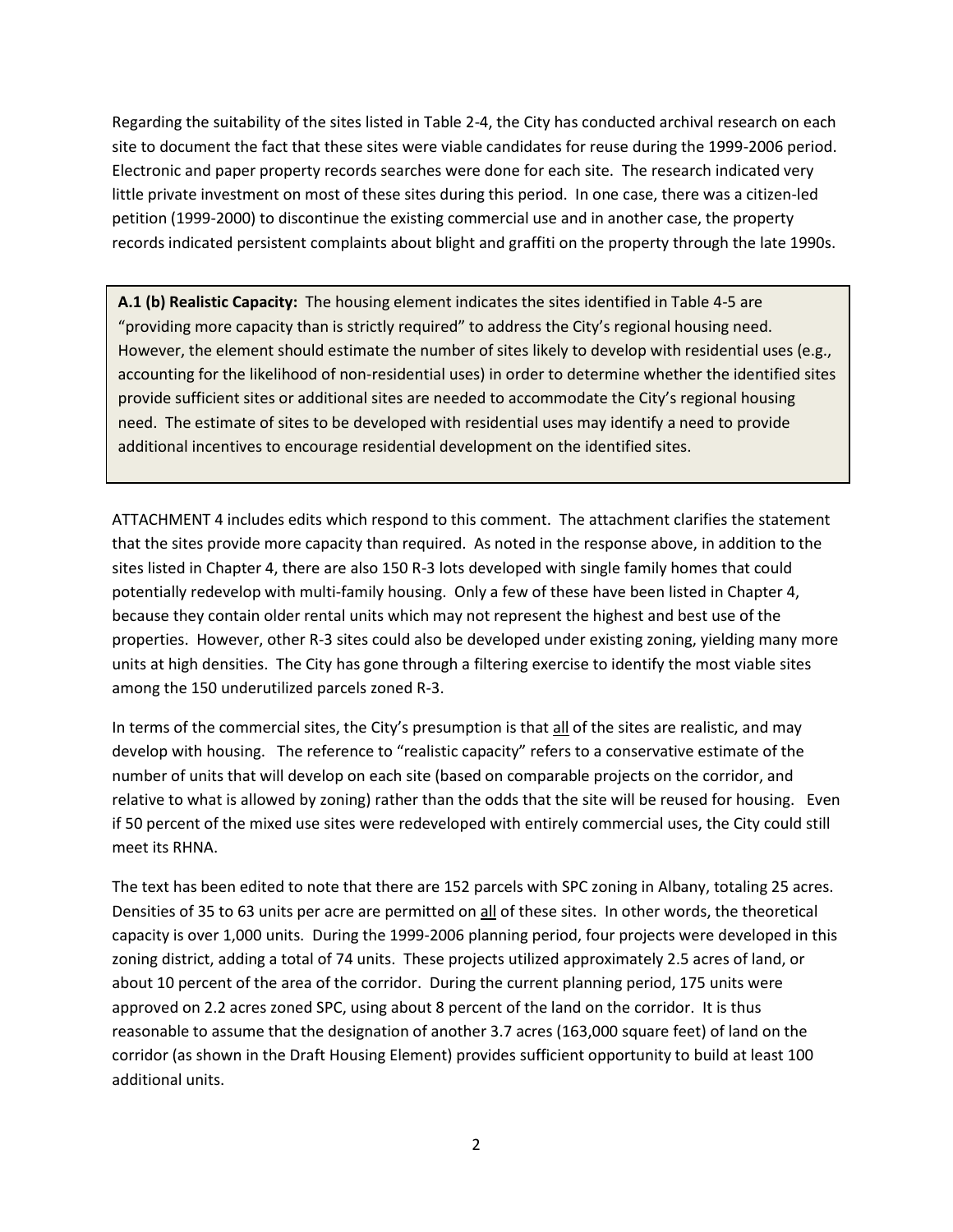Moreover, the designation of these sites as "housing opportunity sites" does not diminish the ability of the private or non-profit sectors to develop housing on the other sites along the corridor, all of which are zoned to allow high density housing above ground floor commercial. As noted in Housing Element Chapter 6 (Policies and Programs), the City will pursue a future zoning amendment to allow residential use on the ground floor along this corridor.

Another factor that may be considered is the percentage of recent development along San Pablo Avenue that has been entirely commercial vs mixed use residential. In response to HCD's letter, the City has reviewed property tax records for the corridor and determined that every building along the corridor developed since the Year 2000 has included multi-family housing except one. $^{\rm 1}$  The one exception is the Taco Bell project at 635 San Pablo. The situation is different along Solano Avenue, where there no housing has been added to the corridor since 2000, but several medical offices have been added. This reflects the built out nature of the Solano corridor rather than a regulatory constraint.

**A.1(c) Suitability of Non-Vacant Sites:** While the element provides general descriptions of existing uses on non-vacant sites, it must also demonstrate the potential for redevelopment during the planning period and evaluate the extent to which existing uses may impede residential development. The evaluation must consider development trends, market conditions, and regulatory or other incentives or standards to encourage additional residential development. The element appears to assume sites are underutilized based on various factors but most prominently the existing floor area ratio or number of units versus the allowable floor area or number of units. To utilize this approach, the element should provide an analysis to support an appropriate threshold or ratio to demonstrate redevelopment potential in the planning period. The element could use the recent developments in Albany between 2000 and 2010 to assist in this analysis.

See ATTACHMENT 4. Additional text has been added relating to development trends, market conditions, and incentives for residential development. With respect to development trends, the text now notes that 67 percent of the housing units added in Albany between 2000 and 2013 (excluding second units and the UC Village reconstruction) were in mixed use projects on commercially zoned land on the San Pablo Avenue corridor. The trend in Albany is similar to that in Berkeley and El Cerrito, with a growing share of development taking place along the transit-served commercial corridors. The market for this type of development was strong between 1999 and 2006, as is evidenced by the construction of Creekside, Portland Gardens, Villa de Albany, and Albany Gardens during this time period. The market for multi-family housing was very soft between 2007 and 2011. Several multi-family projects were proposed in 2007-2008, but they were not built due to the real estate downturn.

The recent approval of a 175-unit senior housing development indicates signs of recovery. The UC Village Mixed Use development is Albany's largest private residential project in 20 years, and also serves

 $\overline{\phantom{a}}$ 

 $^{1}$  This excludes renovations of existing buildings.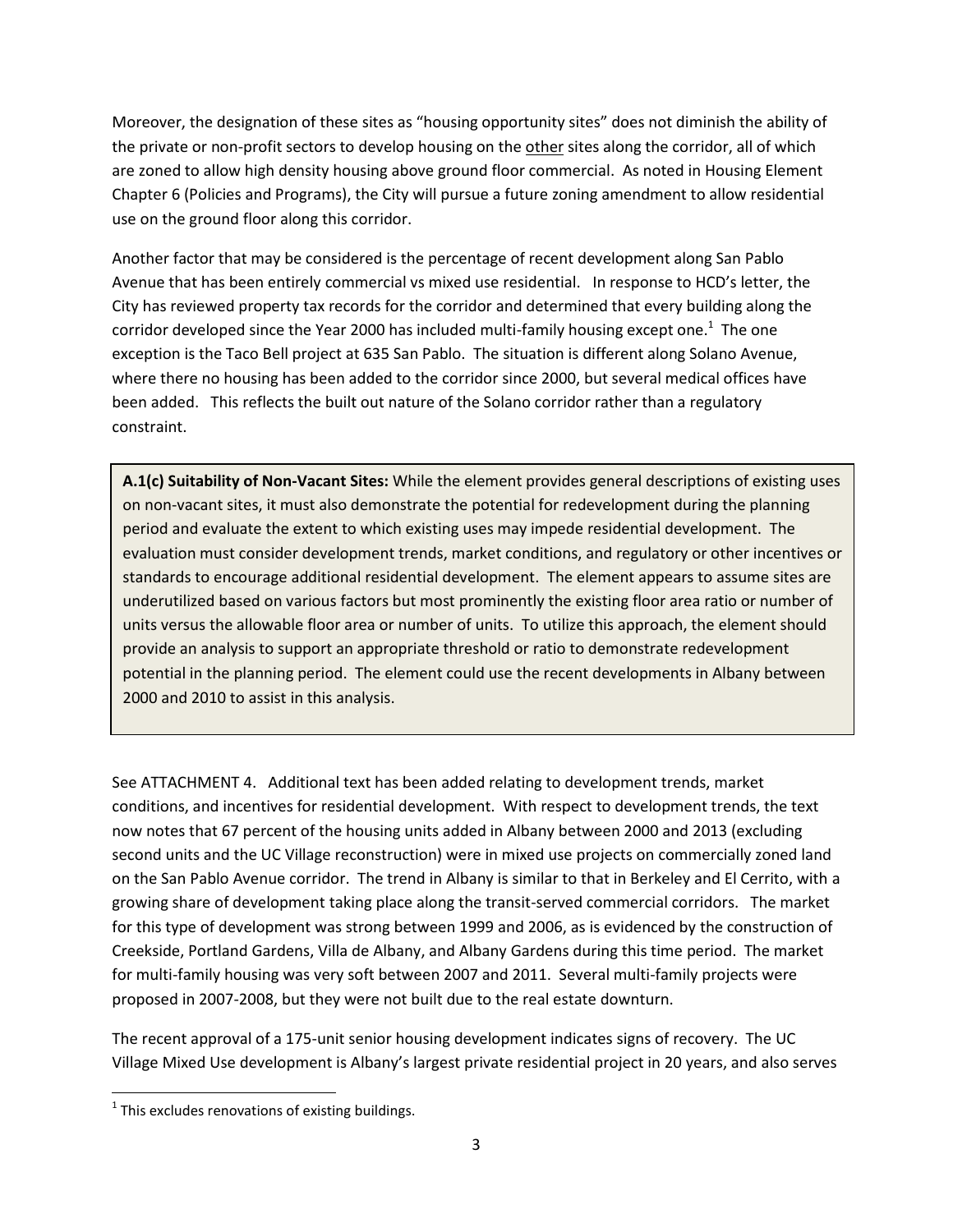a special housing needs group within the community. Its proposed density is *four times* the default density used to determine the adequacy of housing sites under the Government Code.

With respect to incentives, the text notes that the zoning regulations incorporate significant incentives to include residential development on commercially zoned land. The most substantial incentive is a floor area ratio bonus which permits roughly 125 percent more building space for projects that incorporate residential uses above commercial uses (vs those that are 100% commercial). As noted in the Element, the City is considering additional incentives through its ongoing General Plan Update.

As noted in HCD's comment, the City has added information to justify the fact that sites listed in Chapter 4 may be considered underutilized by virtue of their floor area ratios (FAR). Per HCD's suggestion, information has been added on the FARs of the commercial uses that previously existed on the four multi-family mixed use projects built between 1999 and 2006 along the corridor. These uses (mortuary, retail, motel, gas station) all had FARs of less than 0.5. Thus, the City did not consider sites with FARs exceeding 0.5 unless other factors suggesting reuse potential were present. The FARs on the San Pablo corridor housing sites in the 2007-2014 Element are: (a) 433 San Pablo (0.29); (b) 611 San Pablo (0.24); (c) 665 San Pablo (0.20); (d) 805 San Pablo (0.29); (e) 1089 San Pablo (0.46); (f) 398 San Pablo (0.22); (g) 1061 San Pablo (.03), and (h) 934 San Pablo (0). These are all below the 0.5 threshold.

In addition to the above changes, the City has also:

- Added an 18,500 square foot site (comprised of two adjacent parcels) to its housing opportunity site list at 1107 and 1111 San Pablo Avenue.
- Added a "no net loss" program to Chapter 6 which indicates that the City will monitor activity on its housing sites to ensure that it has adequate capacity to meet its RHNA. (See ATTACHMENT 6)
- Moved 423-427 Talbot from the list of "approved" projects (Table 4-1) to the list of Housing Opportunity Sites. Although this 12-unit project was approved in 2009, it was not constructed and its entitlements have now expired. The property has been sold. The new owners could potentially pursue development of the site, so it now appears in the section of Chapter 4 on "underutilized sites zoned for multi-family housing. Tables in Chapter 4 have been adjusted to reflect this change.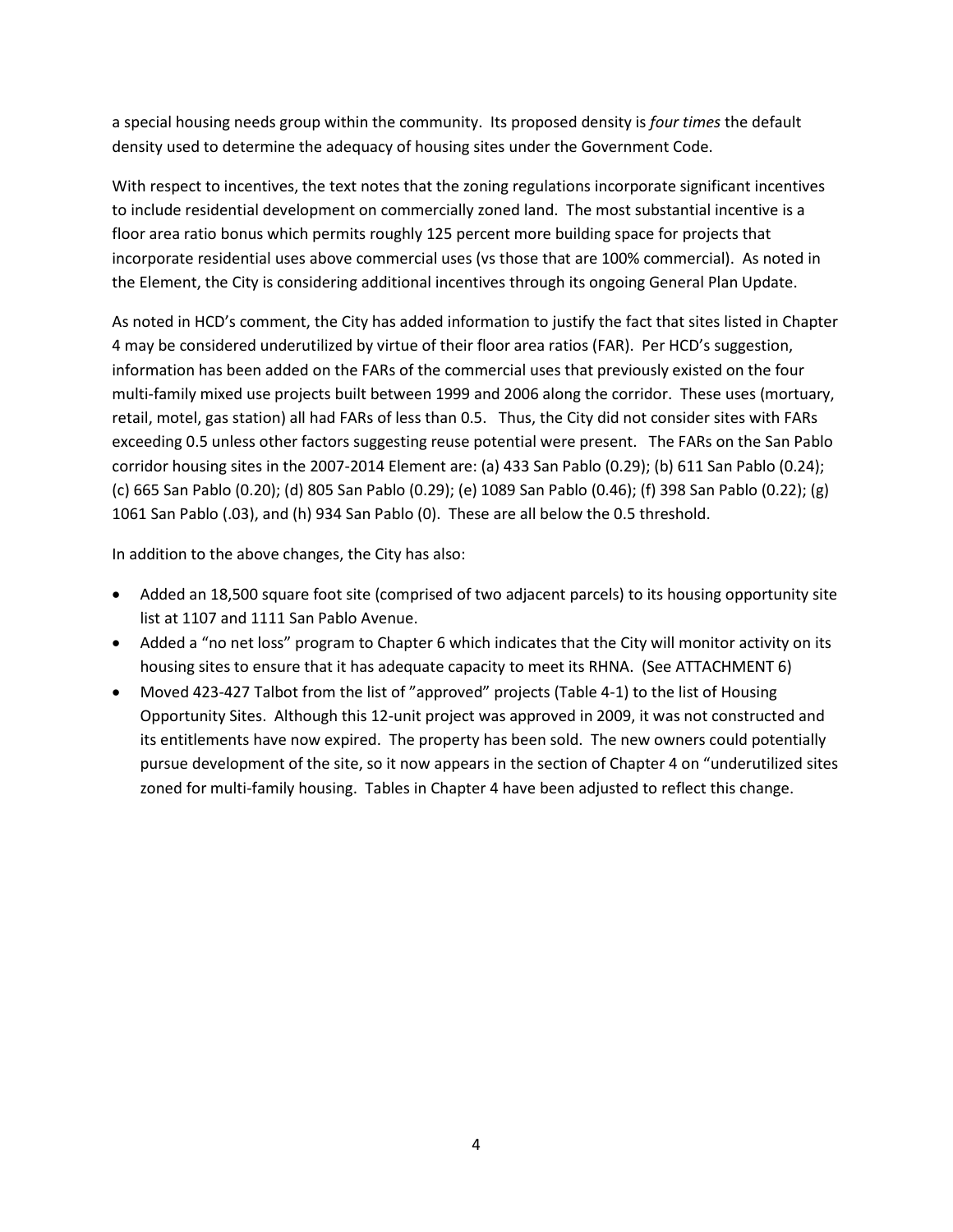**A.1(d) Sites with Zoning for a Variety of Housing Types (emergency shelters) :** Program 3.G (SB2 Compliance proposes to amend the zoning ordinance to allow emergency shelters by right in the Commercial Mixed Use (CMX) zoning district (p 6-18). While the element indicates the total acreage and number of parcels in the CMX zone, it must also analyze the suitability and appropriateness of the zone. While the CMX zone allows live-work residential use, it does not describe how the CMX Zone is appropriate for the development of emergency shelters. For example, some permitted light industrial and commercial uses may have environmental or other conditions rendering them unsuitable for residential or shelter uses. As a 25 bed limit is proposed for emergency shelters, the element should expand upon the description of the parcel size, to demonstrate their potential to fully accommodate the need for emergency shelters as well as facilitate the development of emergency shelters. If non vacant properties are needed to accommodate the need for emergency shelters, the element should include an estimate of the number of parcels with redevelopment potential and capacity for conversion to emergency shelters.

SEE ATTACHMENT 5. The section of Chapter 5 on emergency shelters has been expanded to demonstrate that the CMX zone has sufficient capacity to meet the identified need. The City has completed a research of the State DTSC Envirostor data base to determine the presence of hazardous materials on sites in the CMX zone. Only one of the identified sites is subject to monitoring requirements, and these requirements do not necessarily preclude use as an emergency shelter. Documentation of flood hazards also has been added to Chapter 5, in response to public comments.

A discussion of parcel size (particularly the availability of smaller parcels which could support shelters) has been added to the Chapter. It is also noted that even on larger parcels, there are multiple buildings with space for lease where shelters could locate—or individual buildings with opportunities for multiple tenants (including shelters). The Element provides further information on the opportunities for reuse of older buildings in this zone for emergency shelter.

At its December meeting, the Albany Planning and Zoning Commission recommended also allowing emergency shelters by right on the San Pablo Avenue corridor (eg in the SPC Zone). Staff has forwarded this recommendation to the City Council, and it will be considered on Jan 21, 2014. This would create additional opportunities for shelters beyond those required by SB 2.

**A.2(a) Fees and Exaction:** While the Element lists typical housing development fees, it should also identify the total amount of fees and their proportion to the development costs for typical single family and multi-family housing developments.

See ATTACHMENT 5. The City has added information on typical development fees for multi-family housing (as well as single family) and has made an estimate of what percentage of development costs are associated with permitting fees.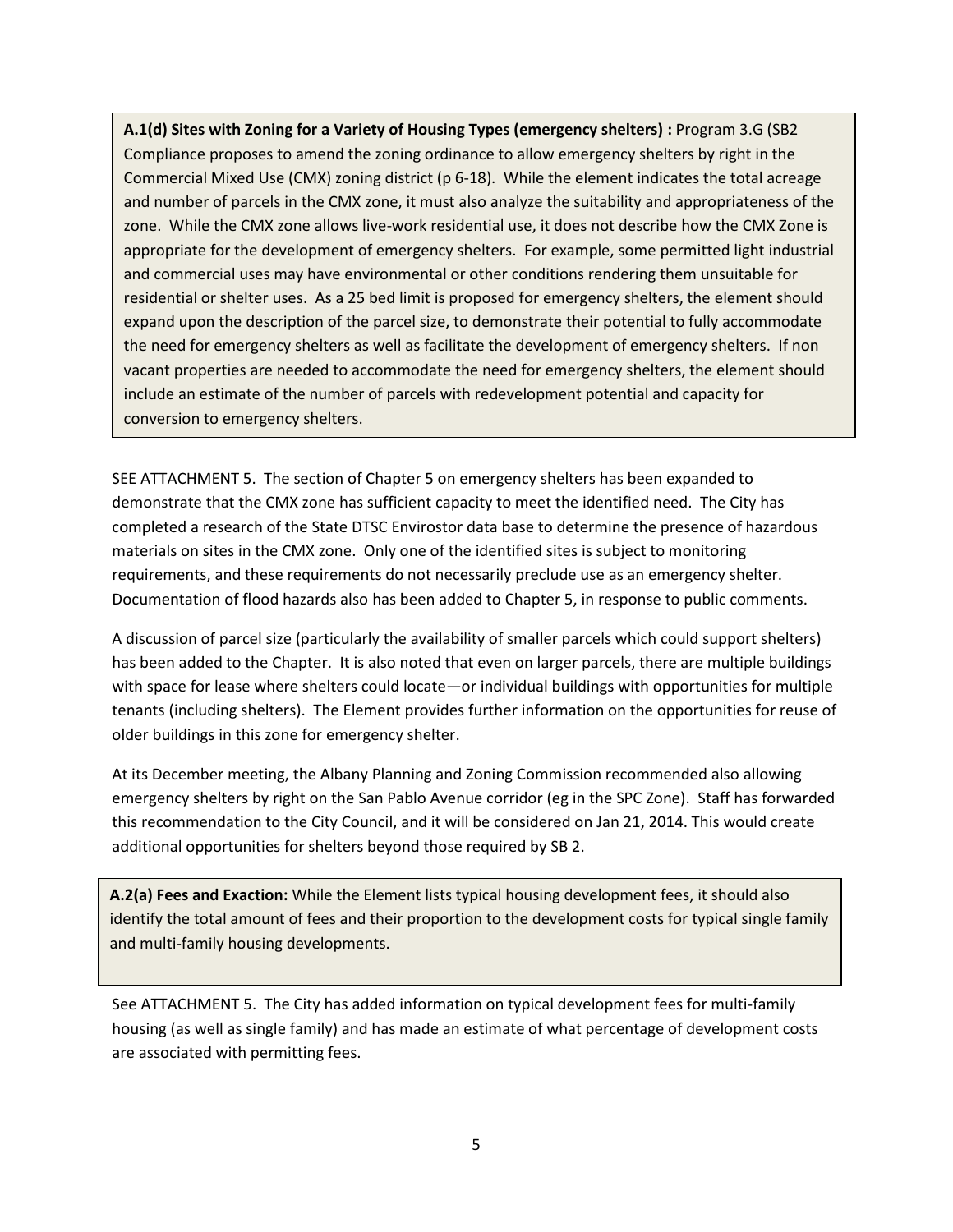**A.2(b) Design Review:** The housing element indicates there are objective standards, eg Residential Design Guidelines, and subjective standards, e.g., "harmonious," in the Design Review process. The housing element must describe and analyze the design review guidelines and process, including approval procedures and decision-making criteria , for their impacts on housing costs, supply, and affordability, as well as development certainty. The element must demonstrate this process is not a constraint or it must include a program to address and remove this permitting requirement, as appropriate.

See ATTACHMENT 5. The City has added further information on the design review process to Chapter 5, indicating that the availability of prescriptive guidelines for residential areas and for the San Pablo Avenue corridor removes uncertainty from the process and aids in defining "harmonious" and other potentially subjective design review criteria.

**B.1(a):** Several programs should be revised to include specific actions, such as amend, evaluate and revise, and implement, instead of terms such as consider or study as follow: Program 2(a) Minimum densities: indicates the City will "consider amending the zoning ordinance". The program could be revised to indicate "Will amend the zoning ordinance"

See ATTACHMENT 6. Program 2.A has been amended to strengthen the language and notes that the City has already prepared draft land use categories with minimum densities as part of its General Plan update. The minimum density proposal will be brought to the City Council when the General Plan is adopted, and zoning will be amended as appropriate. The timing of this action is now noted as "underway" since the new land use categories were confirmed at the December 2013 Planning and Zoning Commission meeting.

**B.1(b):** Program 2.B (Incentives) indicates the City will "evaluate potential incentives" by Spring 2014. However, the program should also indicate what action it will take subsequent to evaluating the potential incentives. For example, the program could indicate it will "adopt incentives by 2015"

See ATTACHMENT 6. The City has revised the language for Program 2.B to indicate that in the event the City identifies viable incentives to facilitate production, it will initiate adoption of these incentives by December 2014. It further acknowledges that additional incentives may be explored in the 2015-2022 Housing Element, which will be adopted by January 31, 2015 and implemented in subsequent years.

**B.1(c):** Program 2.H (Land Assembly and Lot Consolidation) indicates the City will "work with interested property owners to encourage lot consolidation." However, the program should describe how the City will "work" with property owners. For example, the City could offer a lot consolidation program with expedited processing and fee waivers or offer other incentives. The program should also include specific timelines for implementation or offer other incentives.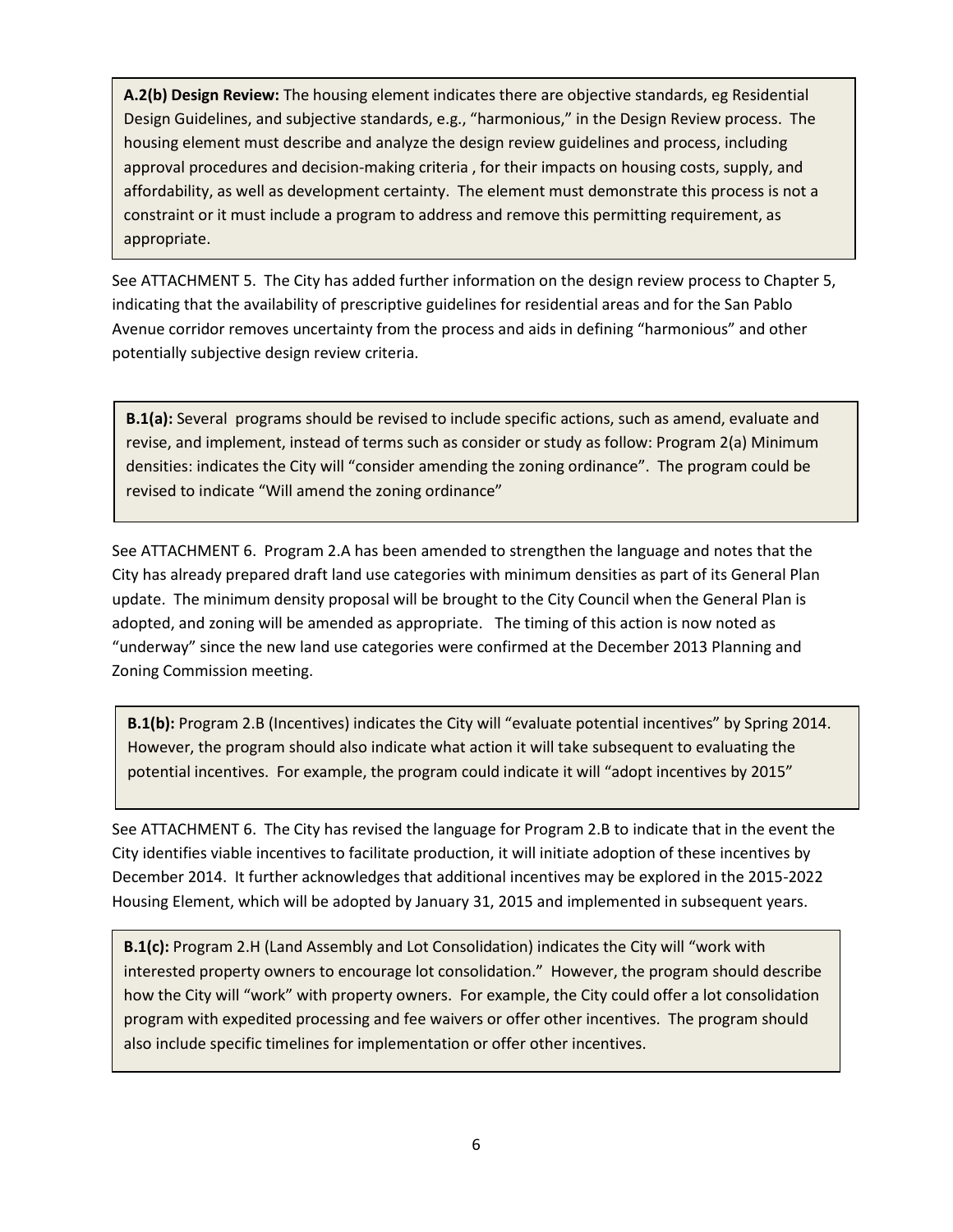See ATTACHMENT 6. Program 2.H has been expanded to note the City's past support for the consolidation of lots to facilitate the Villa de Albany and Albany Gardens projects. The text also has been edited to reference the City's existing lot consolidation incentives (e.g., allowing higher densities on larger lots) and to create provisions for reduction of lot merger fees for projects which include affordable units.

**B.1(d):** Program 3.A (Units for Persons with Disabilities) indicates the City will "encourage the inclusion of units for persons with disabilities". It should indicate how it will encourage the inclusion of units. For example, incentives, financial or regulatory, could be established to encourage the development of housing for persons with disabilities, including those with developmental disabilities.

SEE ATTACHMENT 6. Program 3.A has been modified to note the requirements for projects receiving federal funding (5 percent of the units --or at least one unit, whichever is greater-- must be accessible to persons with disabilities, while 2 percent of the units must be designed for persons with sight or hearing impairments), as well as the accessibility requirements for private multi-family units under ADA. It also expresses the City's commitment to use its CBDG allocation for access improvements for persons with disabilities, and to direct information on funding through the County Minor Rehab Program to residents with mobility impairments and others seeking to "age in place".

**B.1(e):** Other programs which should be revised include, but are not limited to, Program 4.A (Use Permit Requirements for Multi-family in R-4); 4.B (second units); 4.D (Evaluation of Mixed Use standards); and 4.H (Fee incentives for affordable housing).

#### SEE ATTACHMENT 6.

Program 4A has been amended to express the City's commitment to bringing this action to the Planning and Zoning Commission by the end of the planning period.

Program 4B has been revised to express the City's commitment to initiating an amendment to its second unit regulations by the end of the planning period. The revised text breaks this action into two parts, including the initial step of allowing second units in R-2 and clarifying the parking standards, and a subsequent step of revising second unit development standards. It should also be noted that the City has modified this program in response to comments from affordable housing advocates that the prohibition on second units in the R-3 zoning district should be retained so that these sites are retained for future multi-family uses.

Program 4.D has been revised to note that the evaluation described here is being completed as part of the General Plan update. The sentence has been modified to note that the City will revise development standards as appropriate. The program now also incorporates input from the Planning and Zoning Commission and the public to relax the ground floor commercial requirement in the SPC zone.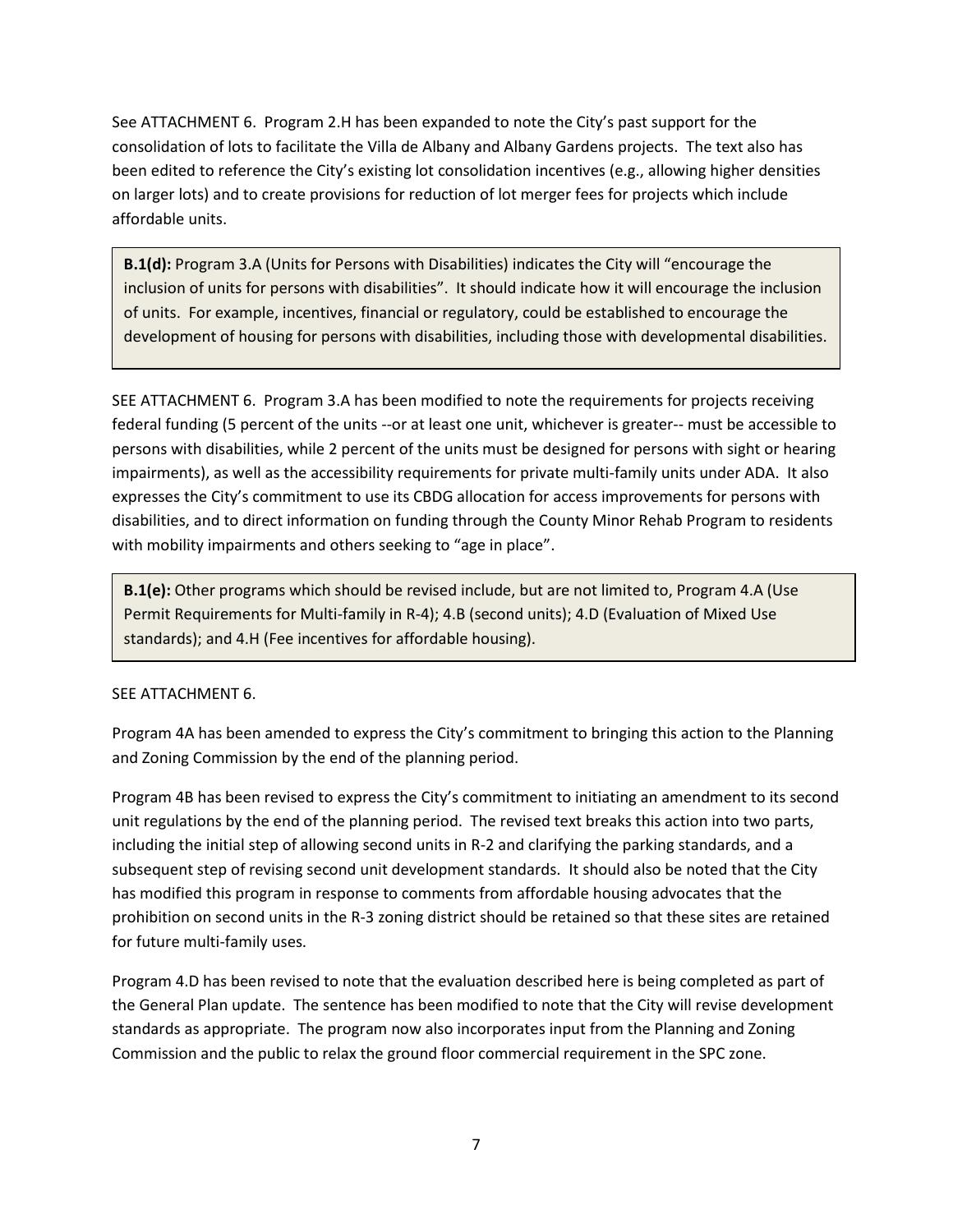Program 4.H has been revised to note that the City will develop a fee reduction program for affordable housing projects. While certain fees are unlikely to be reduced (for example, school fees for family housing), flexibility may be provided in the application of others (such as public art). The program will include criteria for evaluating fee reduction requests, including project affordability.

**B.2:** As noted in Finding A1, the element does not include a complete site analysis and therefore, the adequacy of sites and zoning were not established. Based on the result of a complete sites inventory and analysis, the City may need to add or revise programs to address a shortfall of sites or zoning available to encourage a variety of housing types.

The edits annotated in our earlier responses address this comment and confirm the adequacy of sites.

**B3(a):** As noted in Finding A2, the element requires a complete analysis of potential governmental constraints. Depending on the results of that analysis, the City may need to revise or add programs and address and remove or mitigate any identified constraints.

The edits annotated in our earlier responses address this comment and confirm the adequacy of programs to address constraints.

**B3(b):** In addition, the housing element indicates Measure D parking requirements may make it difficult to modify existing buildings in the multi-family zones to add new housing units (5-11) which would affect the identified multi-family sites' (ability) to accommodate a portion of the City's regional housing need. While Program 4.G (Measure D ballot initiative) proposes to commence the preparation of a ballot initiative to revise Measure D, the element should also include programs to mitigate these requirements until Measure D is revised.

SEE ATTACHMENT 6. The City has revised Program 4.G to provide more clarity on its approach to developing a ballot measure, including the recent formation of a working group tasked with developing a strategy by May 2014 for placing Measure D on the ballot. The working group includes members of the City's Sustainability Committee, Traffic and Safety Commission, and Planning and Zoning Commission. It should be noted that while Measure D may be a disincentive to very high density *market rate* multi-family projects, it does not impede the City from achieving the 20 unit per acre default density or impede the City from achieving its RHNA in any way. In fact, the current parking requirements indirectly create an incentive for affordable housing since affordable units are subject to the lower parking standards established by state density bonus law.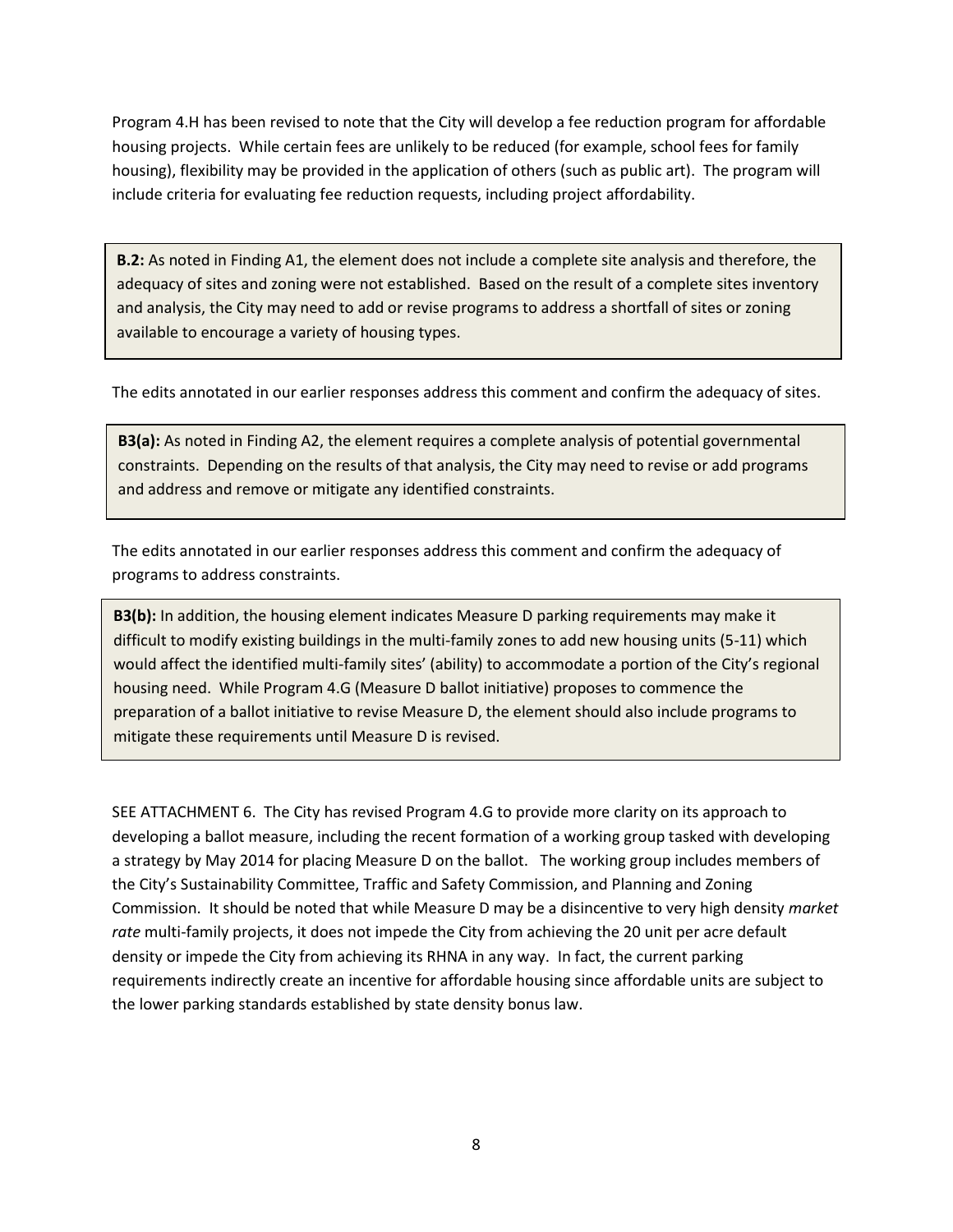**B3(c):** The housing element indicates that development standards may preclude the maximum density allowed by zoning and it is difficult to attain the allowed FAR of 2.25 in the San Pablo Avenue zone. In regard to the sites identified on Solano Avenue, the element indicates there are challenges in developing these sites due to high existing floor area ratios and complying with on-site parking requirements. As the element has identified all of these as potential constraints to residential development, the element should include programs to address and remove or modify these requirements.

SEE ATTACHMENT 5. The above-referenced issue (related to FAR) does not impede the City's ability to meet its RHNA or achieve the default density of 20 units per acre established by the Government Code. The "challenges" referenced above relate to achievement of a 63 unit per acre density, which is more than triple what is required by the Government Code. Projects on San Pablo Avenue have generally been in the 30-40 unit/acre range (although an 80 unit/acre senior project was recently approved). The one "affordable" project (Creekside) is actually the least dense of the developments built in the last 10 years.

On Solano Avenue, the high existing floor area ratio on most parcels does not constitute a "constraint" but is rather an observation of existing conditions and the limited opportunities for high density housing on the corridor relative to the San Pablo Avenue corridor. The corridor is considered a model of a sustainable, walkable neighborhood shopping street, with a mix of retail, office, service and multi-family residential uses. Of the two housing opportunity sites on the Avenue (1245 Solano and California Bank and Trust), one is vacant and the other is mostly parking, so high FAR is not an issue. These two housing opportunity sites have been selected in part because the on-site parking requirements would be easier to achieve here than on other sites on the corridor.

**C:** While the element includes a general summary of public participation, it does not demonstrate how the City has or will make a diligent effort to achieve the involvement of all economic segments of the community through the adoption process. The element should be revised to specifically describe the City's efforts to circulate the housing element among low and moderate income households and organizations that represent them and to involve such groups and persons in the development of the element. For example, the element could describe examples of outreach efforts, and describe how the element incorporated public input. During the period between this draft element and the adoption of the final housing element, the City should continue efforts to achieve public participation including from low and moderate income households.

SEE ATTACHMENT 1. The City has expanded the text to demonstrate how it engaged all segments of the community in the process, with an emphasis on low and moderate income households. Information has been added on the City's email lists (for meeting notification), its Town Hall meeting sign-in lists (for meeting attendance), the speakers addressing the Commission and Council at various study sessions and meetings, and the supplemental outreach that has occurred since the Element was submitted in October. This outreach includes a tour of key housing opportunity sites with non-profit developers and